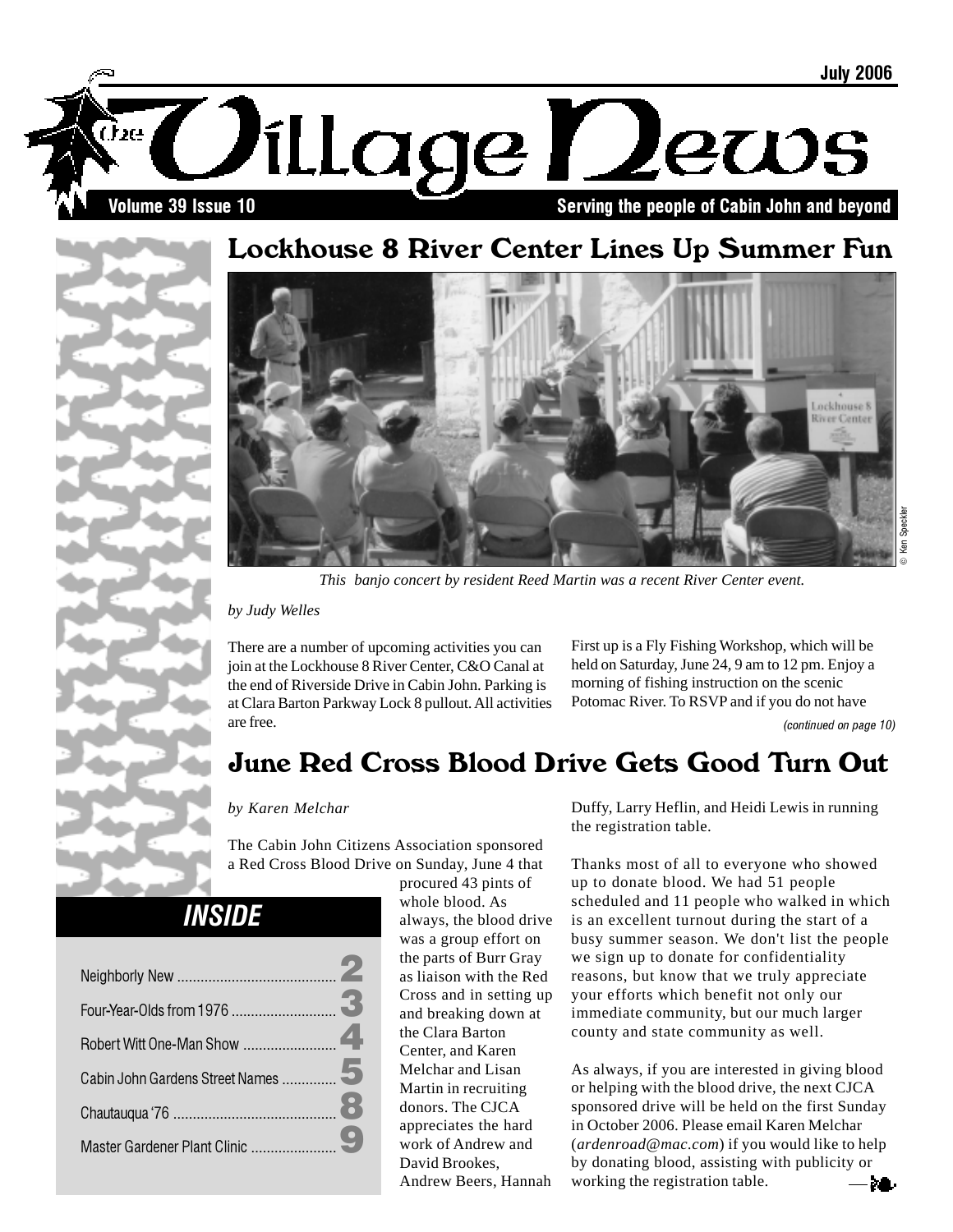# Neighborly News *by Barbara Martin*



**Olga Long** died in April at age 95. Until the last year, Olga had lived at 79th Place and Macarthur since 1949 when she moved with husband Bernie from their DC house across from the Washington Arboretum. She was the mother of Barbara Gardner and the grandmother of Tim Gardner and Richard Gardner. Olga was a faithful member of Cabin John Methodist Church, and an enthusiastic maker of quilts, pillows, and embroidered and crocheted pieces.

**Helen Daniel** is moving to Washington state. "Cabin John is a wonderful place to have lived for the past 22 years. I feel so fortunate. This town has certainly set a high standard for any other community to reach. I hope as many folks as possible will come to Seattle for a visit; my place will always be open." Reach Helen at 6328 42nd Avenue SW, Seattle WA 98136, 206-936-7681.

Over Memorial Day weekend, friends **Ruth Rabner** and **Robin Gurley** of 75th Street, and **Judy Brookes** of 81st Street bicycled the C&O Canal towpath. That's 192 miles in 4 days, including side trips off the path for food and lodging. Ruth reports that at the finish, they were all fine and feeling very proud, just a little tired and achy in the knees. "I did stop and fix someone's tire for him, so I got to try out my new bike maintenance skills; but he was a bit embarrassed as I patched, replaced, and pumped up his inner tube while he and his girlfriend stood and watched."

**Hugh Gallagher** was posthumously inducted into the Montgomery County Human Rights Hall of Fame. Hugh was honored for championing the rights of the disabled. Stricken with polio at age 19, he wrote an early civil rights law for the disabled, including most notably accessible entrances and facilities in public buildings, and played a key role in the decision to have the statue of Franklin D. Roosevelt at the FDR Memorial in Washington DC show the president in his wheelchair, known as the *Rendezvous with Destiny* statue. Hugh lived for more than 30 years on Cabin Road.

A recent issue of the Potomac Almanac featured an article about WW II veteran **Danny Harris**,and his annual project of putting flags up along MacArthur Boulevard for more than 30 years. The flags go up before Memorial Day and remain up through Labor Day. The article also recounted Danny's decadeslong project of collecting usable building materials and household appliances to be distributed to needy families in depressed areas of West Virginia and Maryland. Danny and his wife, **Margaret Castle**, live on Caraway Street.

The *Washington Post* carried the obituary of **Frazier Kellogg**, who moved from Tomlinson Avenue to Brooklin, Maine, 20 years ago. Frazier was an environmental advocate in forestry practices and global economics. He was also influential in Federal legislation concerning Indian Affairs and Job Corps.

Did you know that instead of paying for 411 National Directory information calls, you can call 1- 800-373-3411 and get the information free. Thanks to **Forrest Minor** for the tip.

*Please send news items about present or past residents to Barbara Martin at 301-229-3482 or email barbmartin@comcast.net*

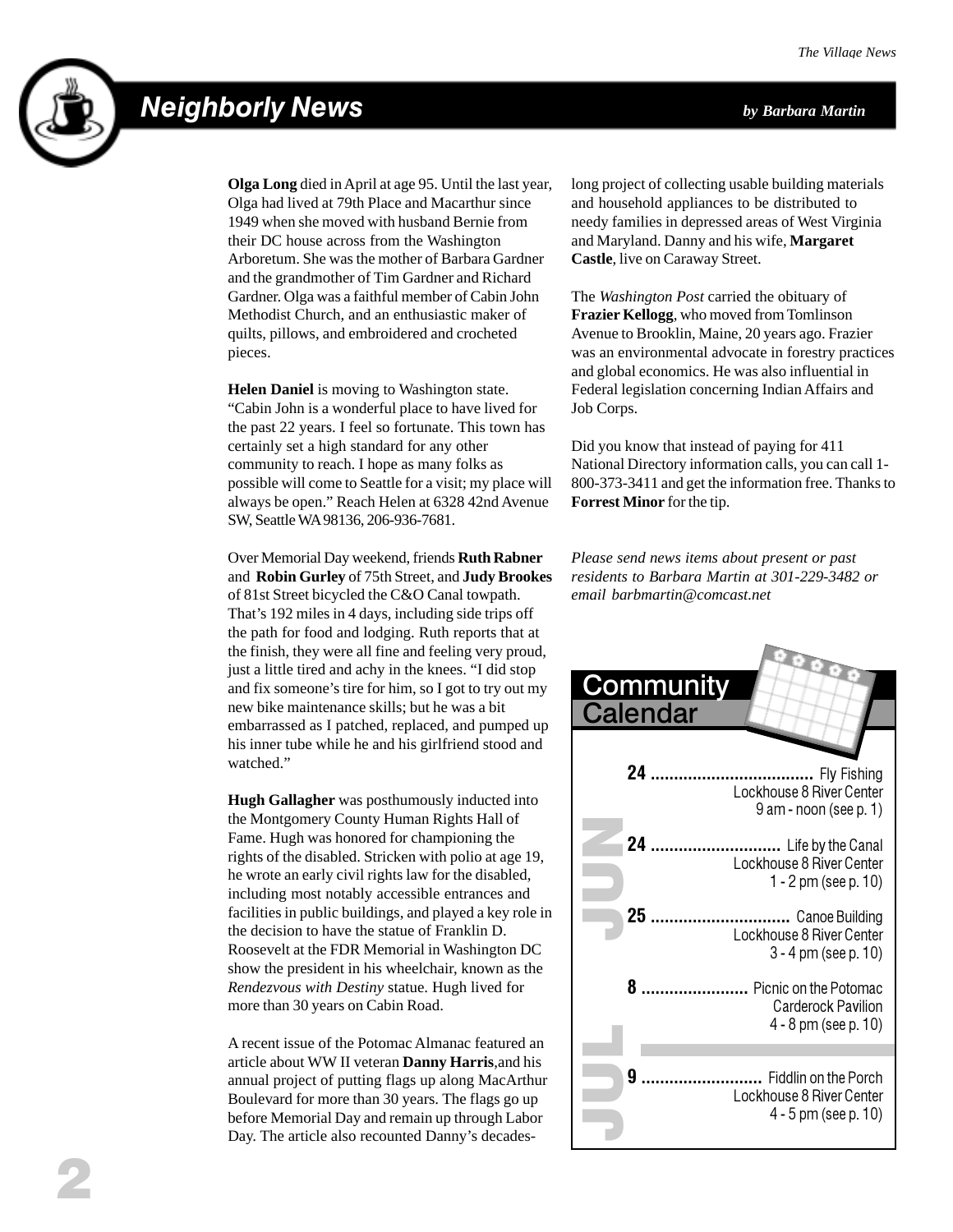## Do You Recognize These Cabin John Kids From 30 Years Ago?

Here's a photo taken from the May 1976 issue of the *Village News* that features the 4-year-old class at Clara Barton School. Teacher Annette Davis is standing at left and assistant Joann Bast is standing on the right.

We've been able to identify most of the kids. Maybe you can help us fill in the blanks. Here's what we know:

- 1 Billy Via
- $2 ?$
- 3— Jon Luchs (Jon currently is studying alternative medicine at a school in the Seattle area.)
- 4 Holly Hanes
- $5 2$
- $6 ?$
- 7- Antoine White
- 8 Marc Luchs (Marc is studying acupuncture in New York City.)
- 9 Pamela Wheeler
- 10 Nate Patch (Nate is currently an archivist at the National Archives who specializes in naval history.)
- 11 Mia Keefe (Mia is now a chief financial officer for an international company.)
- 12 Liz Skillman
- 13 Brian Kemp
- $14 ?$
- 15 John Haas (John is vice-principal at a Montgomery County high school.)

If you have any information or updates about any of the other children in this photo (sorry it's not the best reproduction), we'd love to hear from you.



*1976 four-year-olds in the Clara Barton School playground. This photo was taken by Linda Ford.*



Cahin John, NY 2011. uuraan istokukse ohk 6:249-498-1003 instance (Transcapture)

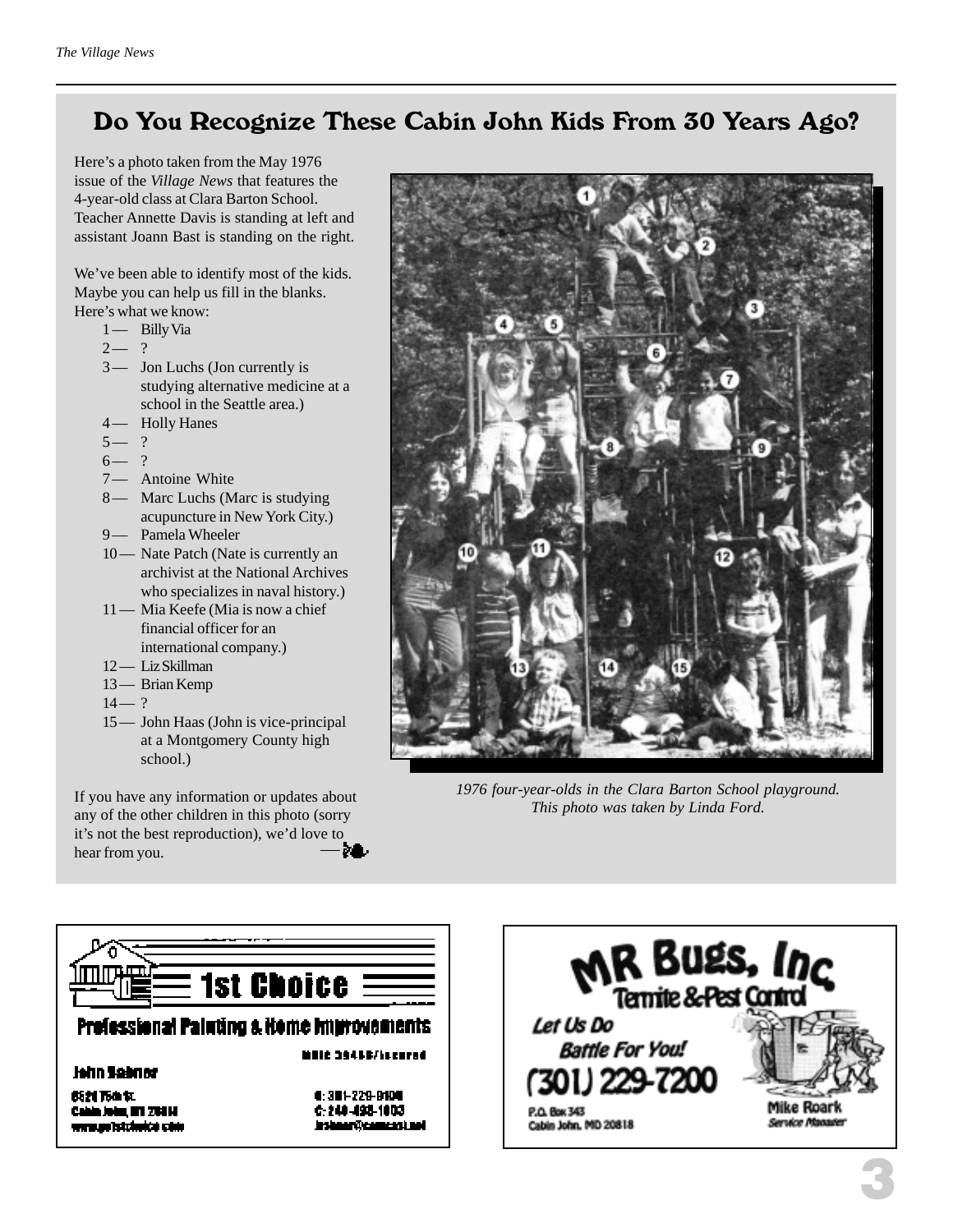# Local Artist to be Featured in One-Man Show

Robert Witt, long-time resident of Cabin John, is having a one-man show of his unusual compositions and assemblages of photography.

The show will be held at the Yellow Barn Studios at Glen Echo Park from noon to 5 pm on July 21-23. A reception will be on July 22 from 5:30 to 7:30 pm.

The studios are located in the Arcade Building on the third floor. The gallery is accessible by elevator or stairs.

This show is made possible in cooperation with the National Park Service and the Glen Echo Partnership for Arts & Culture.

When you visit the show, you will be able to pick up information on the many art classes offered by the Yellow Barn Studios.



*"Tree" by Robert Witt.*

# Alicia's "Stretch & Tone" Yoga

Weekday momings at two locations Carderock Swim & Tennis Club - Episcopal Church of the Redeemer.

Join Any Time! First five-wook session free

Cartified instructor, Yoga Alliance registered 301-770-7994; alexarcise@compast.net







Eleanor Balaban MacArthur Blvd. Corridor Specialist Long & Foster Real Estate, Inc. Main: 301-907-7600 Direct: 301-215-6875 www.UleanorBalaban.com

"Let's talk about real estate along MacArthur Blvd."

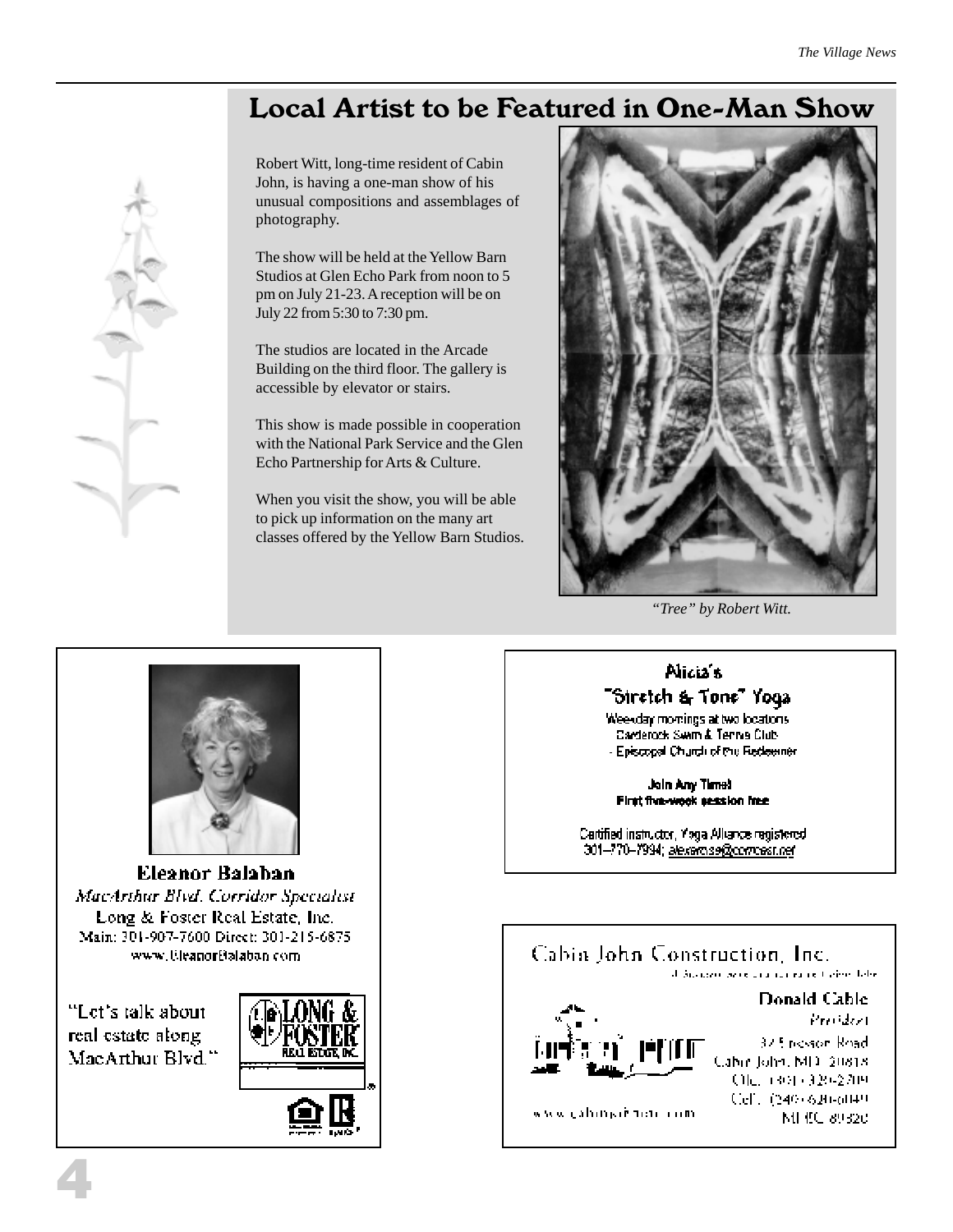# The Streets of Cabin John Gardens

#### *By Barbara Martin*

[Since 2006 marks the 50th anniversary of the founding of the cooperatively-owned Cabin John Gardens, Inc., we thought it might be appropriate to reprint an article that first appeared in the *Village News* of December 1998.]

Ericsson, Froude, Thorne, McKay, Russell, Webb — where did those names come from? Some research has delved into their origin. When the Gardens — a public housing project — was built in the 1940's to provide homes for war workers at David Taylor Model Basin, illustrious naval engineers and architects were remembered by naming streets after them.

Admiral David Taylor (1864-1940) persuaded the Navy to build the experimental model basin which bears his name. Admiral Taylor is regarded as one of the foremost authorities on ship construction in the world. He had the unusual distinction of having been graduated from the U.S. Naval Academy and the Royal College of Greenwich, England. A timely footnote: Admiral Taylor in 1912 wrote a detailed analysis titled "Lessons from the Titanic Disaster."

Sir William Froude's pioneering work of testing models in an experimental tank at Torquay, U.K., was the basis on which David Taylor built his achievements as naval constructor. Naval historians, architects, and engineers are familiar with the "Froude coefficient."

Note: The title "naval architect" or "naval engineer" designates someone who works on the design and construction of ships. That person is not necessarily in the Navy; many naval architects and engineers are civilians.

John Ericsson was a Swedish naval engineer, transplanted to America, who invented — among other things — the screw propeller. A statue of Mr. Ericsson stands in West Potomac Park with a plaque describing his achievements. He designed the famous ship *Merrimack*.

Donald McKay was a renowned naval architect of the American sailing-ship era who designed and built the Sovereign of the Seas, at the time of her launching the largest sailing vessel afloat.

(continued on page 7)



Barbara Abeillé, Pamela Schaeffer & Amy Mermelstein

*Your Cabin John Neighborhood Realtors*

 $\mathbb B$   $\oplus$ 



For more than 2 decades Barbara Abeillé has been successfully helping thousands of clients buy and sell their homes. Let her and her team show you how to put the accent on your success! The Real Estate Market is constantly changing, make sure you're represented by a team that knows it best and has a vested interest in you, your family and the neighborhood you live in. Work with a team that not only knows your neighborhood but lives there too!

> Abeillé & Associates Serving Cabin John and the entire DC Metropolitan area. Call us today for all your Real Estate needs. **301-996-6477** www.abeillehomes.com

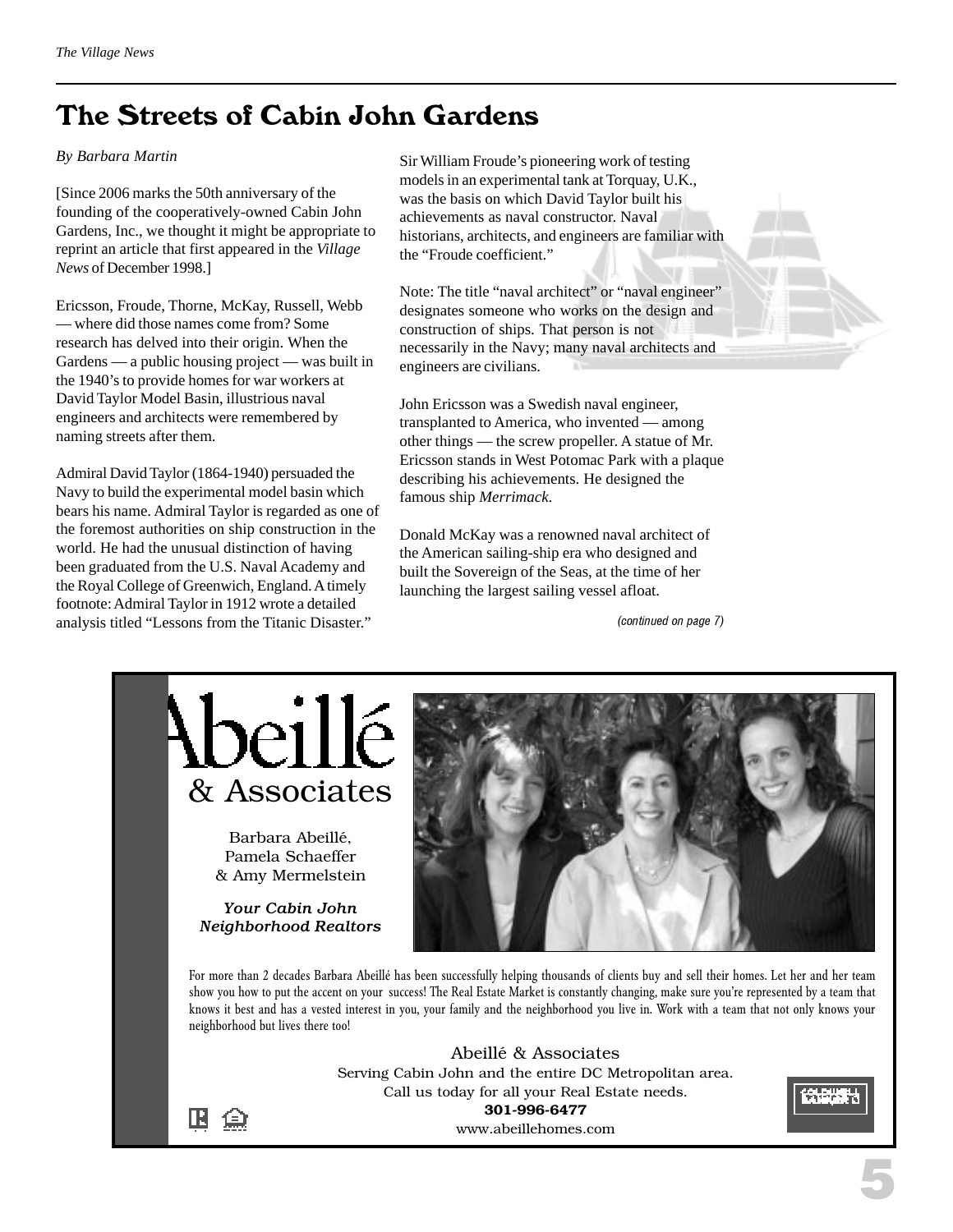# What does the kingdom of heaven look like?

GOD wants all people to come together as one in service, in purpose, in fellowship and in worship of their creator. Concord - St. Andrew's United Methodist Church is one of the most diverse congregations in the area. People from all over the world worshiphere - from Japan, Korea, Ghana, Sierra Leone. Czech Republic, Sri Lanka, China, India, South] America, and all over the U.S. Come worship with us, and you might glimpse a growing corner of heaven.

### "Jesus loves the little children. All the children of the world..."



Concord - St. Andrew's United Methodist Church 5910 Goldsboro Road Bethesda, Maryland 301-229-3383 Worship 10:00 Sunday Sch. 10:15



#### STREET NAMES cont. from page 5

John Russell (1808-1882), a Scot, was a civil engineer who designed and built the first seagoing battleship made entirely of iron. He studied the nature of waves and their effects on hulls. Mr. Russell wrote "Modern Systems of Naval Architecture," a 3-volume set published in England in 1865.

William Webb was a designer and builder of commercial ships—clipper ships and packet ships in the 1800's. His very successful and prolific shipyard was in Manhattan. Named for him, the Webb Institute of Naval Architecture is located in Glen Cove, New York, on Long Island.

Robert Thorne was a sixteenth-century British expert on navigation. He was a merchant and geographical writer who accompanied the Cabots on their voyages to Newfoundland. I have no evidence that this was the person for whom Thorne Circle was named; however, he is the only Thorne I could locate having to do with ships.

From 1920 to 1938, the man in charge of the Model Basin was Captain Eggert, whose name was given to a road, not in the Gardens but off MacArthur Boulevard, directly across from the Model Basin in Carderock.

Many thanks to Lorraine Minor for the use of her volume, D.W.Taylor, published by the David Taylor Research Center, c.1990, from which much of the information in this article is taken. Information presented here about those men not identified in the publication is correct, but I'm only making educated guesses that they are the persons for whom the Gardens streets were named. If anyone has other information about naming of the streets, I would be glad to have it.— 21.



### WORK AT CLARA BARTON PRESCHOOL

Part-Time Administrative Assistant Aide Available Perfect for someone who enjoys being around children in a dynamic. Imendly environment. Answer phones: green visiturs, provideadministrative support to teachers and Director. Part-time hours: 8:30 AM 12:30 PM, Menday - Friday: Competitive hourly wage. Contact school's director, Linda Oven, at 301-320-4565 for more information. Email (checonon averizon.net) or fax (301-320-2457). resume.

7425 MacArthar Boulevard + Cabin John, Maryland 20818.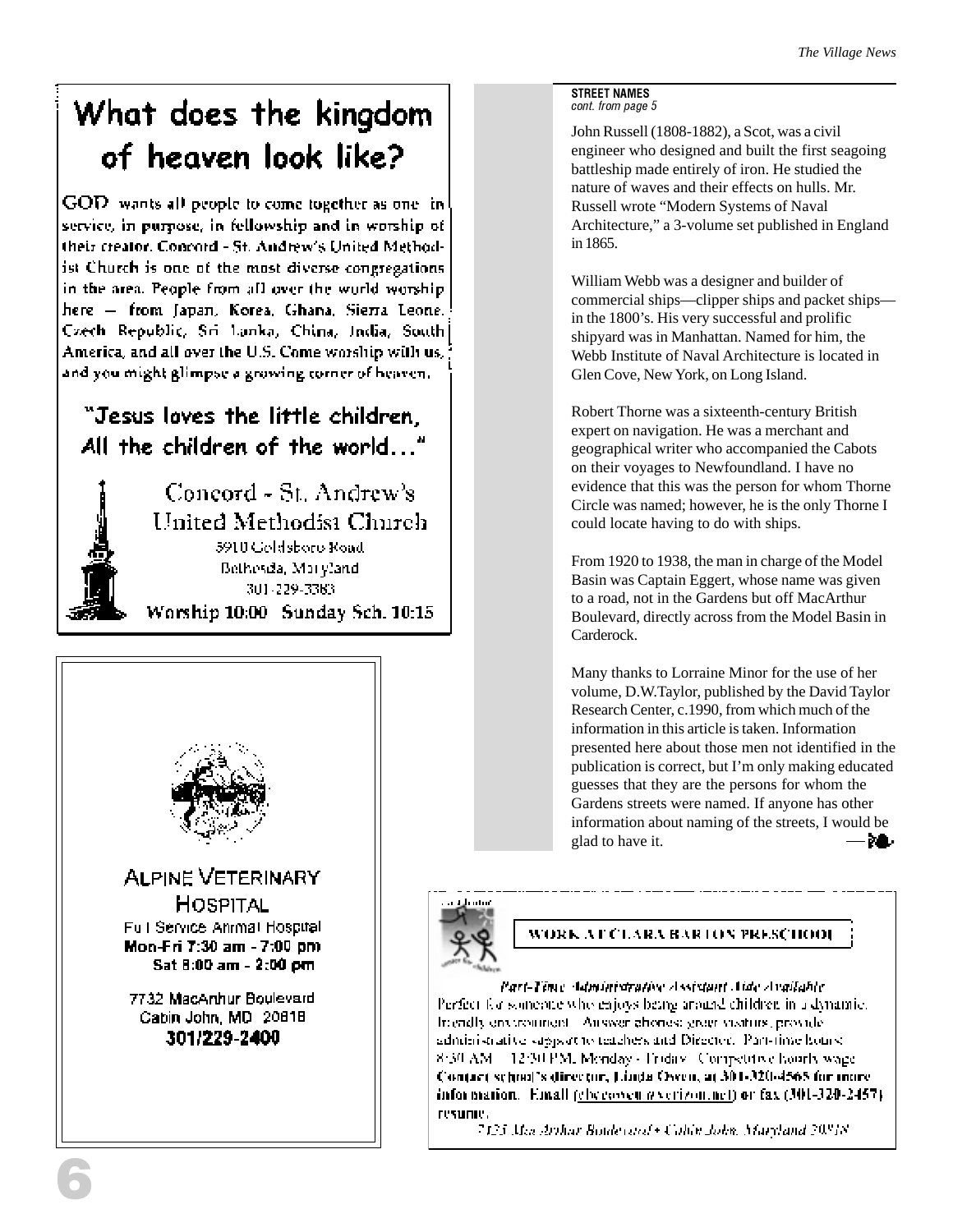### Real Estate Activity in Cabin John May/June 2006

Courtesy of Patricia Ammerman, cell 301-787-8989, office 301-320-8606.

| <b>List Price</b> | $B\!R$                                                                    | $\overline{\text{EB}}$                          | $H\!B$                                                                                                                | Lyl                                                       |
|-------------------|---------------------------------------------------------------------------|-------------------------------------------------|-----------------------------------------------------------------------------------------------------------------------|-----------------------------------------------------------|
| \$440,000         |                                                                           | $\mathbf{1}$                                    | $\theta$                                                                                                              | $\mathbf{1}$                                              |
| \$680,000         | 3                                                                         | $\overline{2}$                                  | $\mathbf{1}$                                                                                                          | 3                                                         |
| \$785,500         | $\overline{4}$                                                            | $\overline{2}$                                  | $\overline{0}$                                                                                                        | 3                                                         |
| \$799,000         | 3                                                                         |                                                 | $\mathbf{1}$                                                                                                          | $\overline{2}$                                            |
| \$799,000         | $\overline{4}$                                                            |                                                 | $\mathbf{1}$                                                                                                          | 3                                                         |
| \$872,000         | $\overline{4}$                                                            |                                                 | $\mathbf{1}$                                                                                                          | 3                                                         |
| \$975,000         | 5                                                                         |                                                 | $\mathbf{1}$                                                                                                          | $\overline{4}$                                            |
| \$1,379,000       | 6                                                                         | $\overline{4}$                                  | $\mathbf{1}$                                                                                                          | $\overline{4}$                                            |
| \$1,750,000       | 6                                                                         | 6                                               | $\mathbf{1}$                                                                                                          | $\overline{4}$                                            |
| \$1,895,000       |                                                                           | 5                                               | $\mathbf{1}$                                                                                                          | $\overline{4}$                                            |
|                   |                                                                           |                                                 |                                                                                                                       |                                                           |
|                   |                                                                           |                                                 |                                                                                                                       |                                                           |
| \$1,695,000       | 6                                                                         | 6                                               | 1                                                                                                                     | $\overline{4}$                                            |
| \$690,000         | 3                                                                         | $\mathbf{1}$                                    | $\theta$                                                                                                              | 3                                                         |
|                   |                                                                           |                                                 | $\mathbf{1}$                                                                                                          | 3                                                         |
| \$430,000         |                                                                           |                                                 | $\overline{0}$                                                                                                        | $\mathbf{1}$                                              |
| \$1,699,000       |                                                                           |                                                 | $\mathbf{1}$                                                                                                          | $\overline{4}$                                            |
| \$979,000         | $\overline{4}$                                                            |                                                 | $\overline{2}$                                                                                                        | $\overline{4}$                                            |
| \$1,399,000       | 6                                                                         |                                                 |                                                                                                                       | 3                                                         |
| \$525,000         | 3                                                                         | $\mathfrak{D}$                                  | $\mathbf{1}$                                                                                                          | 3                                                         |
|                   |                                                                           |                                                 |                                                                                                                       |                                                           |
|                   | <b>Sold For:</b>                                                          |                                                 |                                                                                                                       |                                                           |
|                   | \$807,500                                                                 |                                                 |                                                                                                                       |                                                           |
|                   |                                                                           |                                                 |                                                                                                                       |                                                           |
|                   |                                                                           |                                                 |                                                                                                                       |                                                           |
| \$1,599,000       |                                                                           |                                                 |                                                                                                                       |                                                           |
|                   | \$1,695,000<br><b>List Price</b><br>\$815,000<br>\$695,000<br>\$1,599,000 | $\overline{c}$<br>5<br>5<br>$\overline{2}$<br>6 | $\overline{2}$<br>3<br>$\overline{3}$<br>$\overline{3}$<br>5<br>$\mathbf{1}$<br>5<br>$\overline{2}$<br>$\overline{4}$ | $\overline{2}$<br>\$650,000<br>\$1,605,000<br>\$1,605,000 |



## Architectural designs that are sensitive, livable and inspired.





WHEN YOU MOUNTAIN TO BIY OR SHE YOUR HOME CALL PAIRICIAN EXCELD YOUR EXPICT VIRONS

# PATRICIA AMMERMAN

Devoted to providing maximum personal service for all your Real Estate needs!

YOUR CABIN JOHN REALIER Ň **NFIGHBOR** 

# **301-787-8989**

LICTNSTD IN MD. DC & VA FLUENT IN ENGLISH AND SPANISH WWWIEZWSIEMARAS J. CMPATRICIAAAMIR MAN

 $\mathcal{O} \in \mathcal{E}^{1,0,1,1}$ MILLER



7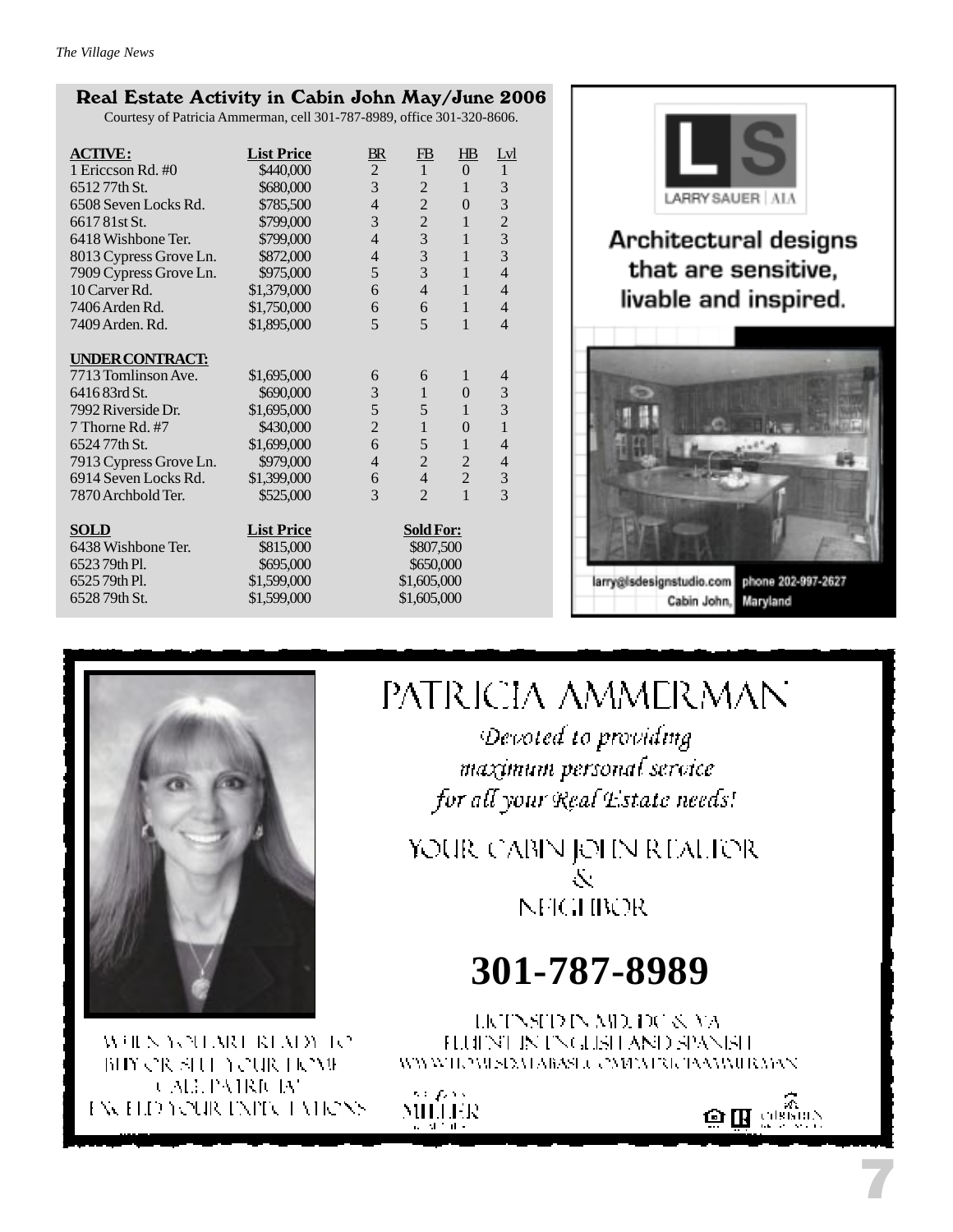

# Looking Back in Cabin John *by Andrew E. Rice*

# Cabin John's Biggest Celebration

June 2006 marks the 30th anniversary of the biggest community event ever held in Cabin John: CHAUTAUQUA '76 — Cabin John's celebration of our country's bicentennial. Held on Saturday, June 5, a month before the official national celebration on the 4th of July, our town pulled out all the stops for a day-long program of indoor and outdoor activities for every taste and age group.

Consider some of the highlights:

 • A bike parade opened the day's festivities, followed by a batting contest and then by a softball game between the Cabin John Volunteer Firemen and the Village News Volunteers. Ongoing activities throughout the



day included volleyball and horseshoes competitions.

- Slide shows and mini-lectures punctuated the day, dealing with aspects of Cabin John's history ("Indian Relics in Cabin John" was especially popular), accompanied by a photo exhibit of "Cabin John — Yesterday and Today" and by a special exhibit of silver and china from the old Cabin John Bridge Hotel.
- An all-Cabin John children's cast performed "Hey-ey-ey Lock," an original play based on Morris Fradin's book of the same name about the C & O Canal.
- Of music there was plenty. There was a mid-day Gospel Sing, a mid-afternoon mini-concert of revolutionary era music by a string quartet, and a performance by the Walt Whitman High School Band — not to mention a square dance in the evening.
- Of food there was also plenty a box supper (plus snacks throughout the day) by the United Methodist Church, baked goods for sale by the AME Zion Church, and a beer garden run by the *Village News*.
- The biggest event of all was undoubtedly Old Timers Night — a wonderful evening that brought together some of our town's oldest inhabitants to reminisce. One of them, A.C.Wilkins (age 92) who had been president of the Citizens Association back in the 1920's, not only talked but sang a solo, "A Friend of Mine."

Chautauqua '76 was organized by a bicentennial committee, headed by Calvin Kytle, with Janet Dence as program coordinator. Each aspect of the day had its own subcommittee, and many dozens of volunteers and organizations were involved in putting it all together. A raffle of "Cap'n John's Treasure" — prizes contributed by local merchants — raised funds for the big event.

No question about it: Cabin John knew how to celebrate!— ≱4⊳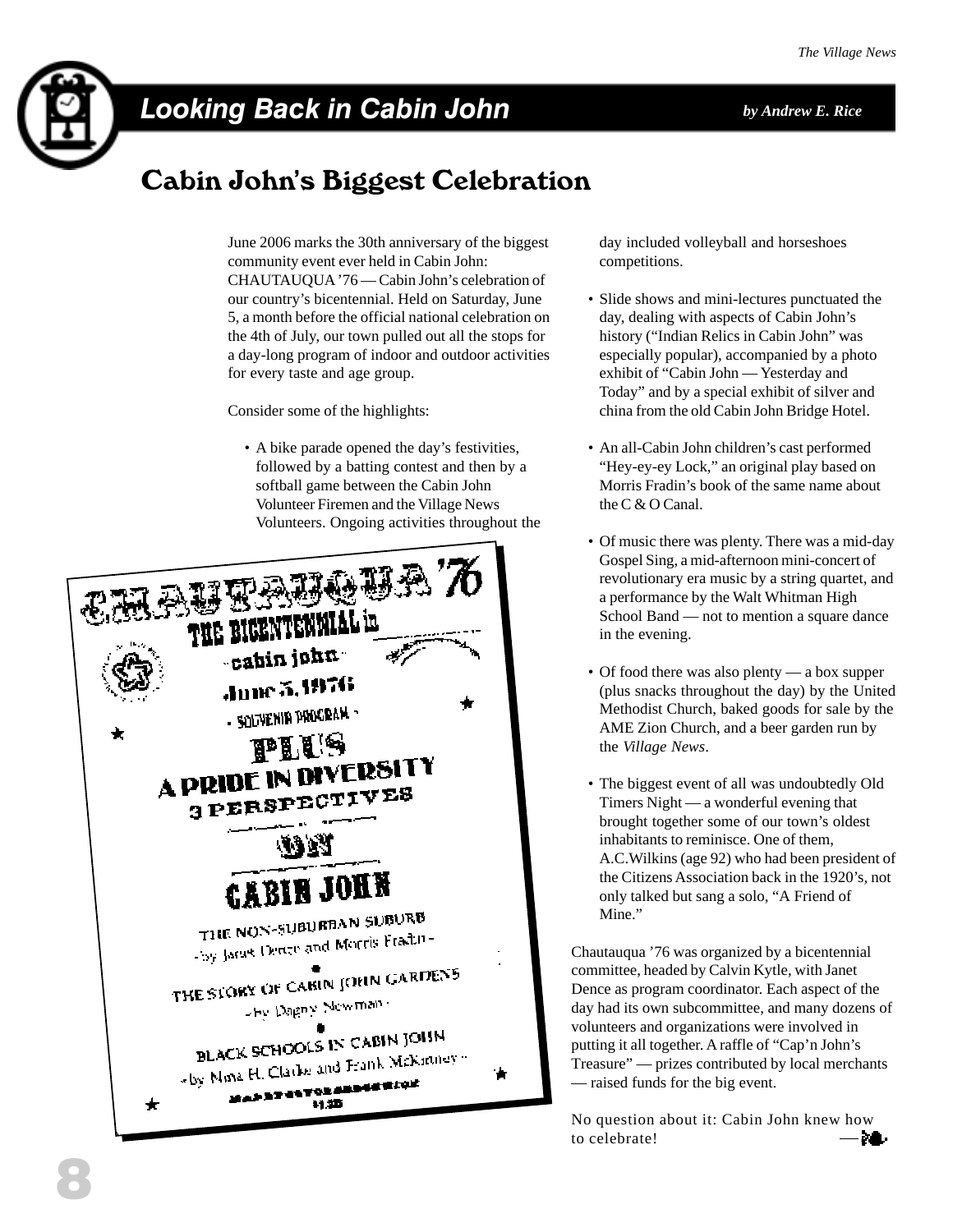

**Serving Cabin John families since 1939** 

Dr. Ed Curtis, Th.D., Pastor

# **Bringing God's**<br>Truth to Life

| Sunday School 9:30 am              |  |
|------------------------------------|--|
| Sunday Services11:00 am            |  |
| Wednesday Activities 7:00 pm       |  |
| Mid-Week Bible Study Vassar Circle |  |

### Master Gardeners Host Plant Clinic



Master Gardeners of Montgomery County host a plant clinic every Saturday at Davis Library on Democracy Blvd. between 10am - 1 pm. People can bring their gardening questions plant diseases or insects, plant nutrients, soil questions, design questions, identification, sun and shade plantings, and so on. Please bring a good sized sample of the plant in question if it is diseased or damaged. Usually four or more master gardeners are available to help fellow gardeners.

*—Nancy Pinto-Orton*

### **NEED AIR CONDITIONING SERVICE FAST?**

LOCAL RESIDENT SEEKS LOCAL WORK DAYS, EVENINGS, WEEKENDS, NO EXTRA CHARGES OVER 30 YEARS OF EXPERIENCE ALL NECESSARY LICENSES AND INSURANCE PLENTY OF REFERENCES

> CALL ANYTIME 301-365-2155 **SAM OSLER** 7105 GARMON ROAD, BETHESDA, MD

WSSC #20215 MARYLAND HVAC #16047



### **RACHELLE CHEROL** Salesperson



Whether you are buying or selling a home, you want to make sure it's done right. Please call me today!

Cabin John Homeowner **Since 1988** 

Long & Foster Real Estate, Inc. Bethesda Gateway The Billion Dollar Office Office: 301-907-7600 Cell: 301-379-5013.



€

鳯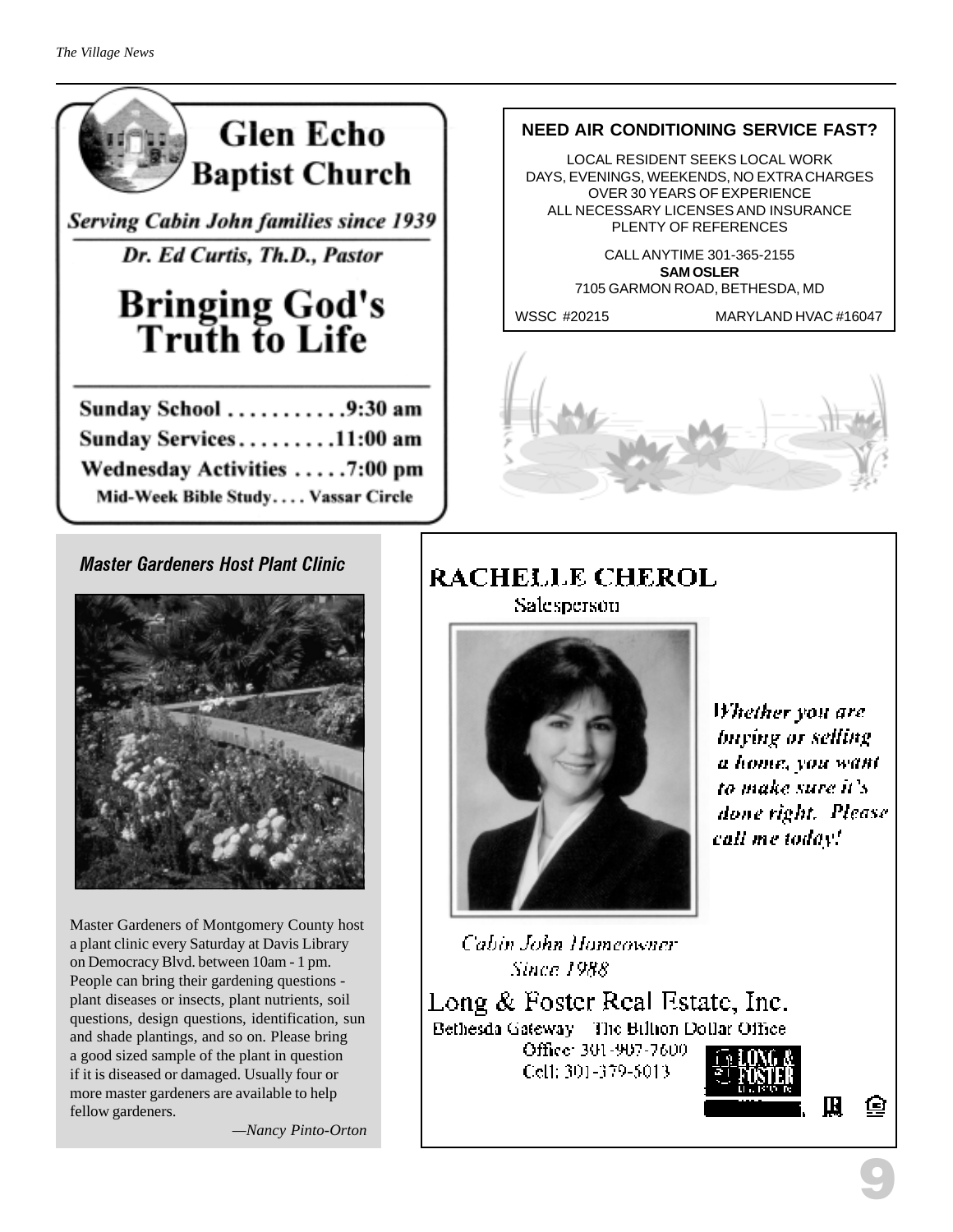



10

LOCKHOUSE cont. from page 1

your own equipment, contact James Tilley, 301-608- 1188 x213, or *tilley@potomac.org.*

Life by the Canal, an oral history, will be presented Saturday, June 24, 1 to 2 pm. For Montgomery County Heritage Day, people who lived next door to the lockhouse on the C&O Canal will tell what it was like to live and play by the canal and Potomac River. Contact Judy Welles, 301-608-1188 x 212 or *welles@potomac.org* for more information.

Would you like to learn how to build a canoe? Come to the Lockhouse on Sunday, June 25. From 3 to 4 pm, canoeist Jim Ross will explain how to build a canoe by hand and tell you the best places to paddle. For details, contact Judy Welles, 301-608- 1188 x 212 or *welles@potomac.org* .

And don't forget the Picnic on the Potomac, Saturday, July 8, 4 to 8 pm at the Carderock Pavilion in Carderock, MD. Bring the entire family to the Potomac Conservancy's 7th annual Picnic on the Potomac. Meet other river lovers, listen to live blue grass and country music, and take part in circle and contra dancing. Admission is free. There will be hamburgers and drinks and you'll need to bring a potluck dish. For directions or more information, contact Angela Preston at *preston@potomac.org* .

"Fiddlin' On the Porch" is scheduled for Sunday, July 9, from 4 to 5 pm. Come listen to the folk fiddle and guitar of "Kitchen Gorilla" (Lisa Robinson and Joel Edelman) and hear old time tunes of Celtic, Appalachian and Eastern European origin. Again, please contact Judy Welles, *welles@potomac.org,* if you need further details.

To keep continually updated of Potomac Conservancy activities, visit *www.potomac.org* and sign up for *RiverUpdate*, a free monthly e-newsletter. We hope to see you soon!

> NOTE: The next meeting of the CJCA will be Tuesday, August 22, 7:30 pm at the Clara Barton Community Center.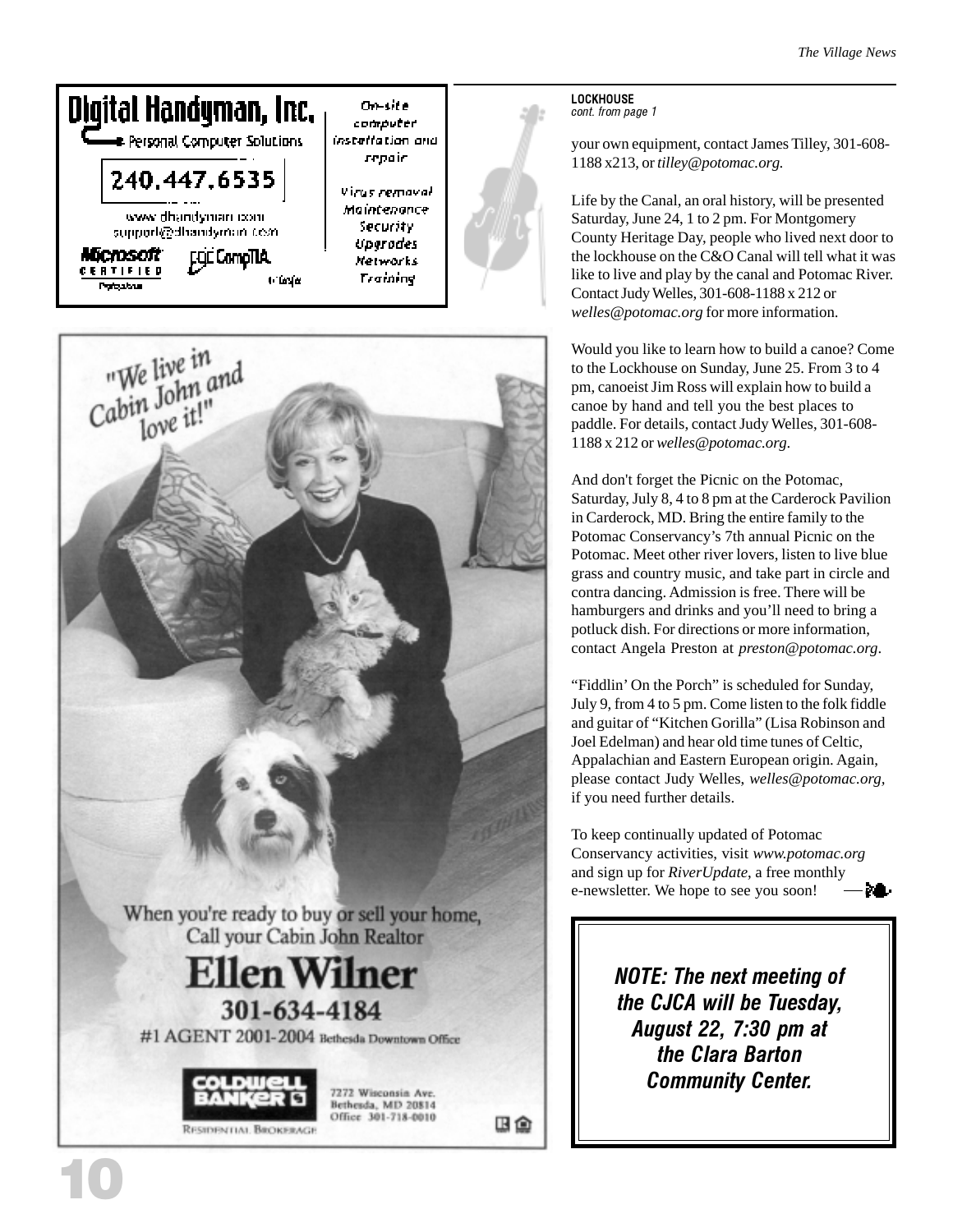# **Neighborhood Services**

**MUSIC LESSONS**—VIOLIN, VIOLA AND PIANO STUDIO. All ages, all levels. Ensemble workshops. Vera Dolezal. 301-229-5685.

**CHILD CARE.** Licensed Family Day Care. 17 yrs. experience, references. Call Siew at 301-320-4280.

**GET THE STRESS OUT!! MASSAGE THERAPY.** Receive a soothing Swedish/Deep Tissue Massage in your own home. Only \$75/hr. Gift Certificates available. Call Dominique at 301-263-2783.

**BANISH HOUSEHOLD CLUTTER & SIMPLIFY YOUR LIFE.** Call Melanie Patt-Corner at "A Place for Everything" Household Organizing Service at 301-263-9482. Member, National Association of Professional Organizers.

**CABIN JOHN DOG WALKING:** Day time walks to keep your pet happy and healthy. (M-F only) 301-257-1076.





 $\_$ Nurturing and Educating Children Since 1975.

### CONCORD SCHOOL LOCATION: 7210 HIDDEN CREEK ROAD + BETHESDA

### **CURRENTLY ENROLLING IN OUR 3 and 4 YEAR OLD CLASSES**

- $\sim$  Developmental Preschool 8:00 am  $-12:30$  pm or 3:30 pm
- Experienced Teachers

Wildres

:laca.bacton

~ Large, Well-Equipped Playgrounds and Spacious Classrounts

### Call (301) 320-4565 for tour information and application

"210 Hidden Creak Road + Bethesda, MD + 2081"

7425 Mar Arthur Blvd. - Cabin John, Mth - 20018.





MARK WILLCHER & CO., INC. landscape designers contractors.

Crafting gardens ance PRO-

301-320-2040

### WASHINGTONIAN AWARD WINNER

11